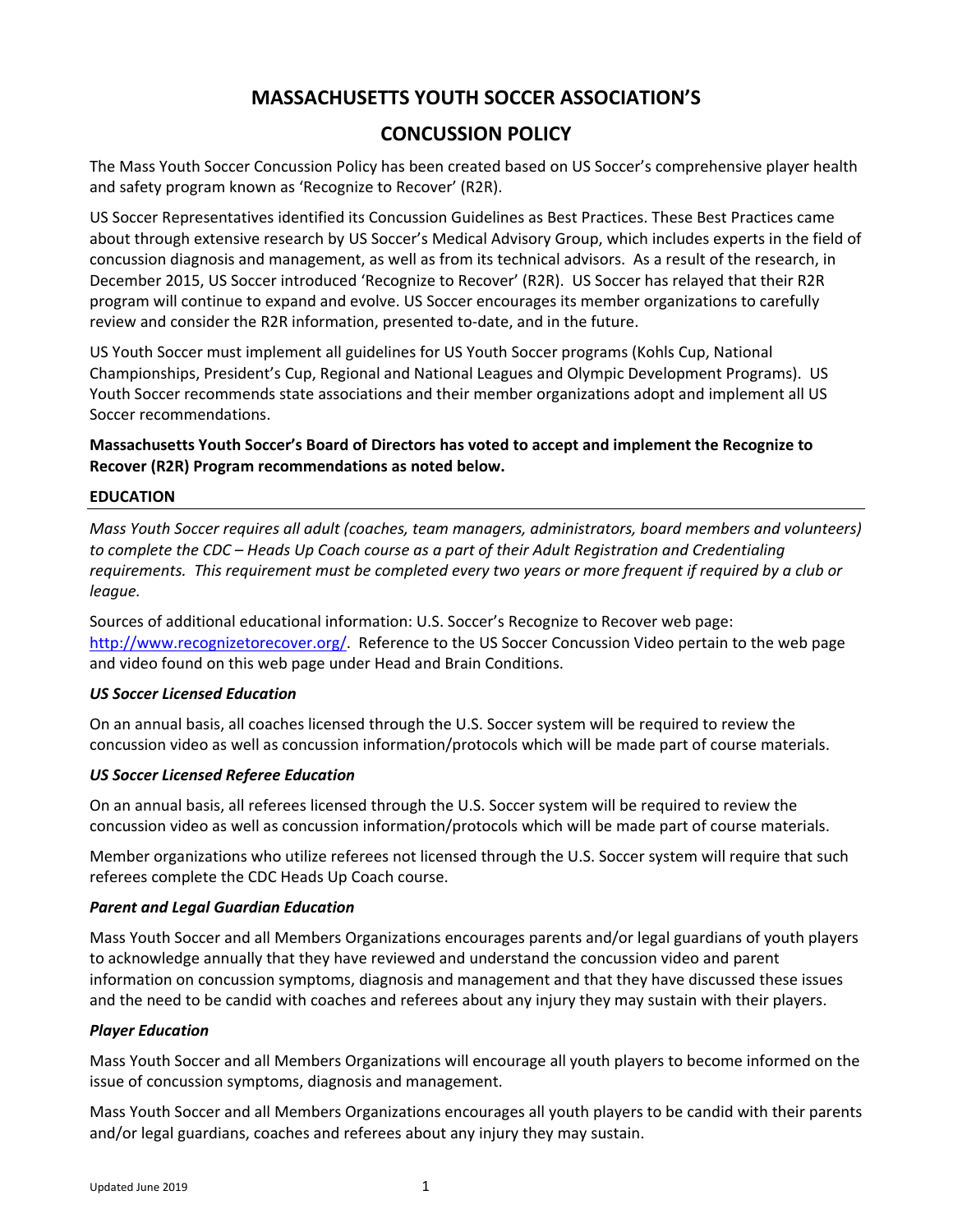Mass Youth Soccer and all Members Organizations requires youth players over the age of 13 to acknowledge annually that they have reviewed and understand the concussion video and player information on concussion symptoms, diagnosis and management and that they understand the need to be candid with parents and/or legal guardians, coaches and referees about any injury they may sustain.

# **MEDICAL PERSONNEL AT MAJOR YOUTH TOURNAMENTS**

Mass Youth Soccer requires that an adequate number of health care providers (HCP) be present for all "major youth tournaments" and accessible to coaches, referees and athletes as needed during play.

- a) For this purpose, a "major youth tournament" is intended to mean
	- (1) a tournament played over multiple days,
	- (2) where age‐group‐based champions will be determined, and
	- (3) in which 64 or more teams (excluding teams U10 and younger) are entered and playing at one site/complex.

A "major youth tournament" does not include regular league play or non‐league matches.

- b) For the purposes of having "an adequate number of health care providers (HCP) be present" all major youth tournament hosts are encouraged to work with a sports medicine professional on making sure adequate coverage is provided.
- c) The HCP should be a licensed health care professional such as an athletic trainer certified (ATC), EMT, or a physician (MD/DO), with a skill set in emergency care and sports medicine injuries and with knowledge and experience related to concussion evaluation and management.
- d) Each "major youth tournament" hosting entity should collaborate and communicate with an HCP, if available, on an overall emergency action plan and discuss the management of environmental injuries, injury prevention, head injury management and return to play matters.

#### **CONCUSSION MANAGEMENT**

## *Baseline Testing*

Mass Youth Soccer informs all Members Organizations that:

- a) Baseline testing is another tool that is available for concussion diagnosis and management.
- b) The use of neuropsychological baseline testing such as ImPact (https://www.impacttest.com) or comparable testing systems utilized by local HCPs may be used.
- c) All members are encouraged to seek out local sports medicine programs that offer accessible and cost effective neurocognitive testing for both baseline and post injury evaluations.
- d) The results should be interpreted and used only as an additional tool for the management and return to play. These tools should be used by HCPs who have knowledge and expertise in concussion management.

## *Assessment of Players*

Mass Youth Soccer and all Member Organizations – *Games Where an HCP is Present*

- a) Mass Youth Soccer requires all Member Organizations where an HCP is present at games, that any player who (1) sustains a significant blow to the head or body, (2) complains about or is exhibiting symptoms consistent with having suffered a concussion, or (3) is otherwise suspected of having sustained a concussion, must be evaluated on the sideline by the on‐site HCP.
- b) The on-site HCP will perform SCAT3 or Child SCAT 3, as applicable and modified BESS to evaluate players on the field/sideline.
- c) Unless the on‐site HCP determines that the player has not suffered a concussion, the player will not be permitted to return to play until the player has successfully completed the graduated Return To Play ("RTP) protocol described below and has been cleared to RTP by a physician.
	- (1) No coach shall permit a player who has been removed from a game for a concussion assessment to RTP until cleared to do so by an on‐site HCP.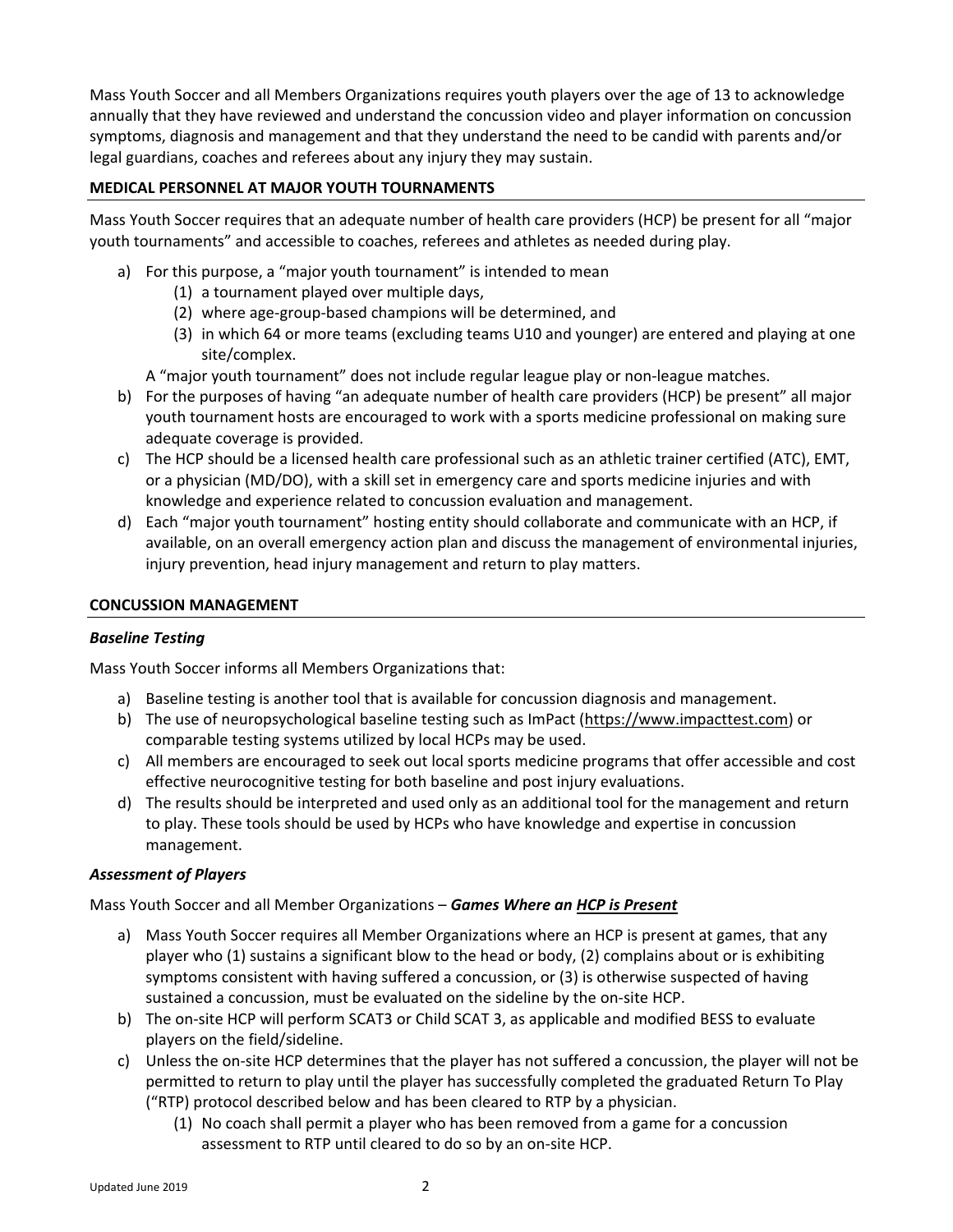- (2) If a coach seeks to allow a player who has been removed from a game for a concussion assessment and who has not been cleared to RTP by the on‐site HCP to re‐enter the game, the referee shall allow the player to return to the field but shall:
	- i. immediately stop play,
	- ii. direct the player to leave the field of play and
	- iii. direct the coach to remove the player and select a substitute.
- (3) If a coach seeks to allow a player to re‐enter the game who been removed from a game for a concussion assessment and who has not been cleared to RTP by the on‐site HCP, the referee shall issue a warning to the coach. If a coach persists in seeking to allow such player to re‐enter the game after having been issued a warning, the referee shall be entitled to take such other disciplinary measures as are permitted.

Mass Youth Soccer and all Member Organizations – *Activities (practices, games, clinics, etc.) where NO HCP is Present*

- a) Mass Youth Soccer requires all Member Organizations where no HCP is present at a soccer activity (practice, game, clinic, etc.) that any player who (1) sustains a significant blow to the head or body, (2) complains about or is exhibiting symptoms consistent with having suffered a concussion or (3) is otherwise suspected of having sustained a concussion, must be evaluated by an HCP before the player will be allowed to return to practice or play.
	- (1) No coach shall permit a player who has been removed from a game for a concussion assessment to RTP until cleared to do so by an HCP.
	- (2) If a coach seeks to allow a player who been removed from a game for a concussion assessment to re-enter the game, the referee shall allow the player to return to the field but shall:
		- i. immediately stop play,
		- ii. direct the player to leave the field of play and
		- iii. direct the coach to remove the player and select a substitute.
	- (3) If a coach seeks to allow a player to re‐enter the game who been removed from a game for a concussion assessment, the referee shall issue a warning to the coach. If a coach persists in seeking to allow such player to re‐enter the game after having been issued a warning, the referee shall be entitled to take such other disciplinary measures as are permitted.
- b) Unless an HCP determines that the player has not suffered a concussion and clears the player to RTP, the player will not be permitted to return to practice or play until the player has successfully completed the graduated RTP protocol described below and has been cleared to RTP by a physician.

## *Return To Play (RTP) Protocol*

Mass Youth Soccer and all Member Organizations will follow the following graduated RTP protocol (not including steps b. (4)‐(5) unless the player has a baseline test and access to a neuropsychologist).

- a) For any player removed from a practice or play who has been diagnosed as having suffered a concussion, the player will not be permitted to return to practice or play until the player has successfully completed a graduated RTP protocol under the guidance of an HCP.
- b) The graduated RTP protocol will consist of at least the following steps:
	- (1) the player must be symptom free at rest for 24 hours before commencing the protocol;
	- (2) the player must be symptom free after moderate activity for 24 hours;
	- (3) the player must be symptom free after heavy activity for 24 hours;
	- (4) player will retake baseline tests (SCAT3, BESS, and/or imPACT);
	- (5) neuropsychologists must review and interpret impact test versus baseline; and
	- (6) HCP must confirm that the player has completed the RTP process and a physician must make the final RTP decision.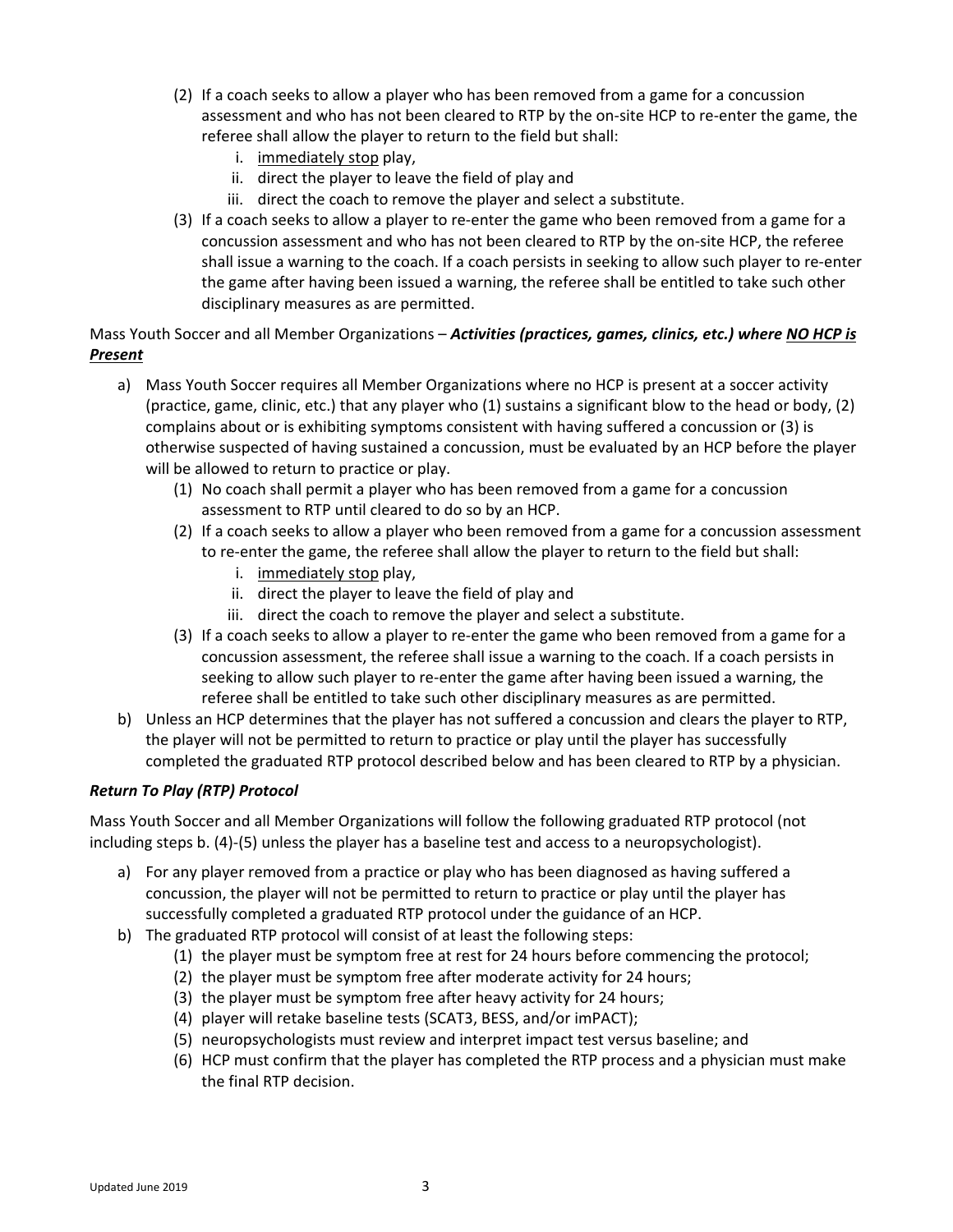#### **SUBSTITUTION RULES**

For Mass Youth Soccer and all Member Organizations that *do not allow* unlimited substitutions in connection with any games or tournaments you must follow the new Development Academy substitution rules set below.

- a) If a player suffers a significant blow to the head, is suspected of having suffered a concussion or has an apparent head injury during the course of a game, the club must remove the player from the game for a medical evaluation by a HCP knowledgeable in the diagnosis and management of concussions.
- b) A substitution for the evaluation of the concussion/head injury will not count against the team's total number of allowed substitutions and substitution moments in the game.
- c) If the player with the suspected head injury has received clearance from the HCP to return to the game, the player may re‐enter at any stoppage of play.
- d) The evaluated player must replace the original substitute; this medical concussion substitution will NOT count as a substitution or a substitution moment.
- e) The player that was temporarily substituted into the game for the player with the suspected head injury will be considered an available substitute and permitted to re-enter the game as a standard substitute per the competition rules.
- f) Note that any cautions assessed to the substituted player will carry with that player throughout the remainder of the game, any red card to the substitute would apply to the team and the team would be required to utilize a substitution (if available) for the player with the suspected head injury to replace a different player.

#### **HEADING**

For all Mass Youth Soccer and all Member Organizations the following will be adhered to.

#### *Heading Not Permissible*

- a) Players by Age
	- (1) All players age 10 years old and younger, regardless of what age group program they are playing in, shall not engage in heading either in practice or in games
- b) Programs by Age Group
	- (1) All players in single year age groups of U11 programs and younger shall not engage in heading either in practice or in games.
	- (2) All players in dual year age groups which incorporate a U11 program (e.g. U11/12) shall not engage in heading in games. Training is permissible for player age 11 and 12 per limitations noted below.

## *Limited Heading in Practice, No Limit in Games*

- a) Players by Age
	- (1) For all players between the ages of 11 and 13 heading training will be limited to a maximum of 30 minutes per week with no more that 15‐20 headers per player, per week. No limit of heading in games.

## *Heading Training*

Mass Youth Soccer and all Member Organizations are to inform all coaches to teach and emphasize the importance of proper techniques for heading the ball.

## *Heading Infraction*

For those players designated as not being permitted to head a ball in games as identified in the above section Heading Not Permissible the following modified law 12 will apply.

An indirect free kick is also awarded to the opposing team if a player, in the opinion of the referee:

Deliberately heads or attempts to head the ball.